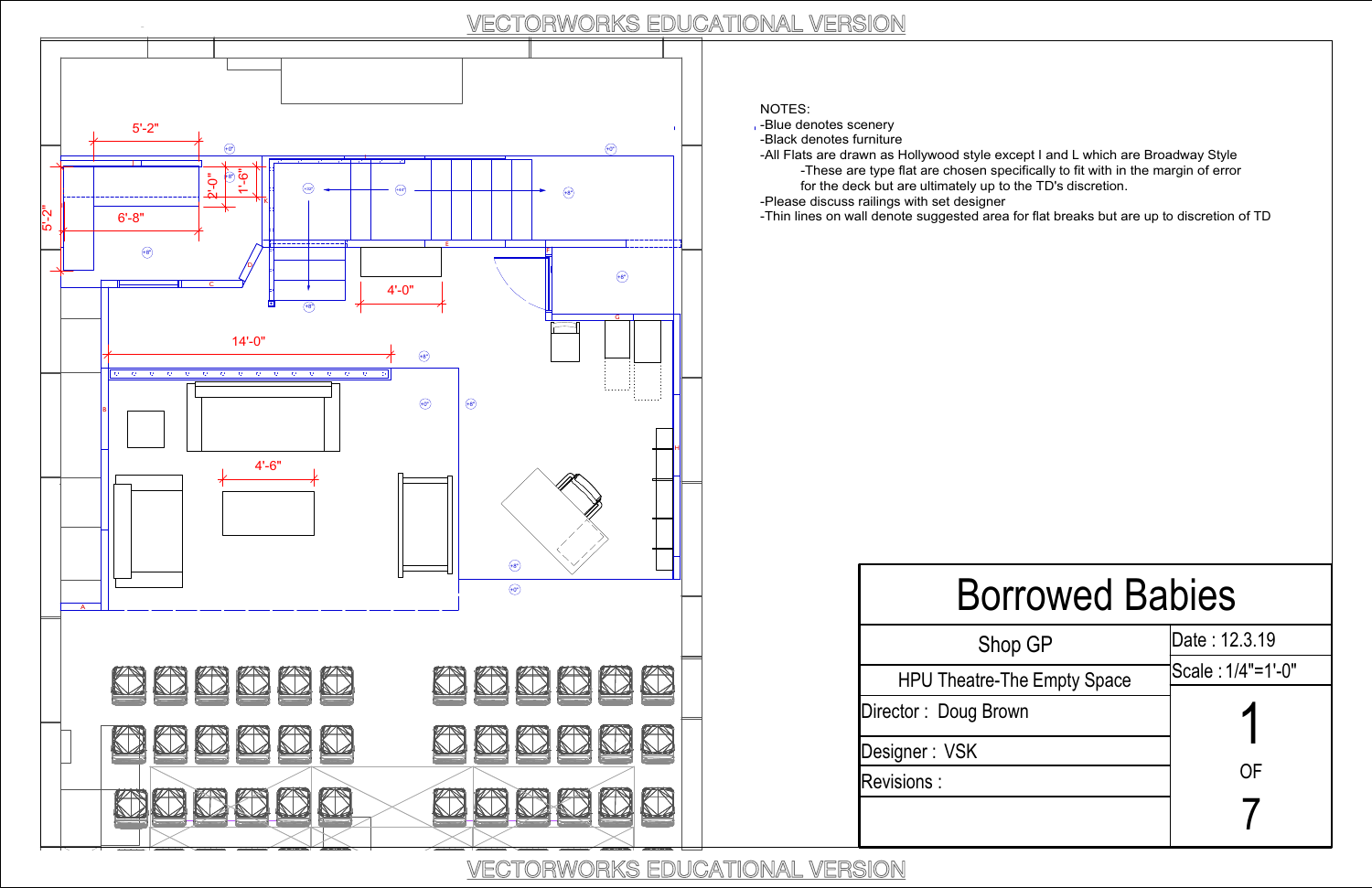-All of Wall A and 12' of wall B are covered in Paneling -Both flats have 5.5" baseboard and 3.25" crown molding

-These molding sizes are chosen to cover

non-panel-faced parts of the flat.

- -Actual molding size can vary if alternate solution for paneling is found.
- -Please discuss molding choice with designer before attaching.

-The non panel covered section of Wall B can be a separate flat



- -Wall B non-paneled section has baseboard height of 8" to compensate for the deck
	- -If this flat will be set on the deck instead, the flat will be 8'-0" tall and will have baseboard touching the bottom edge like the other flats
- -Wall A is meant to face the front of the architectural column in the space and should overlap wall B at the corner.

## Borrowed Babies

| 'alls A&B      | Date: 12/3/19      |
|----------------|--------------------|
| he Empty Space | Scale: 1/2"= 1-'0" |
| wn             |                    |
|                | ΟF                 |
|                |                    |

### VECTORWORKS EDUCATIONAL VERSION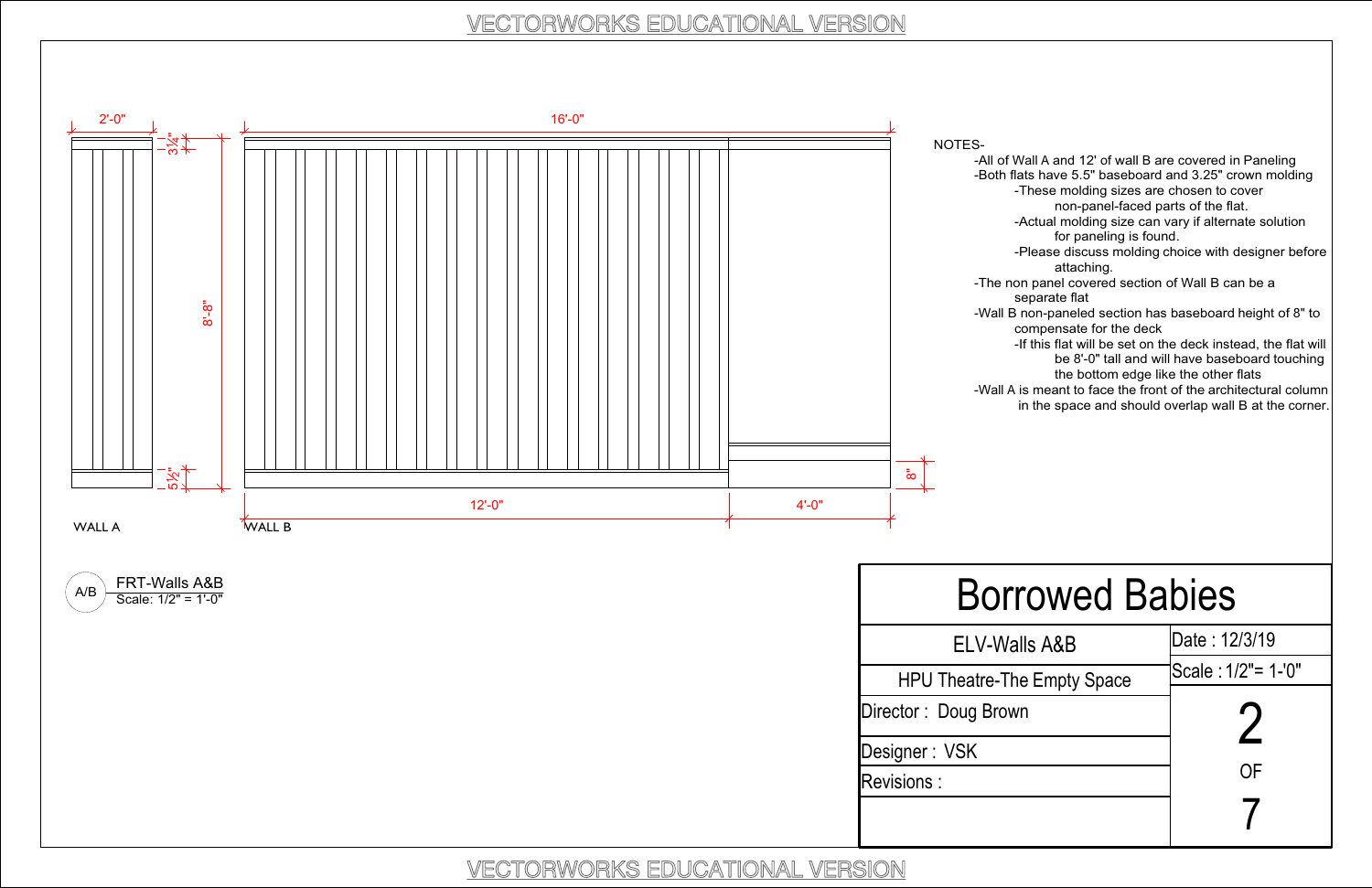

### VECTORWORKS EDUCATIONAL VERSION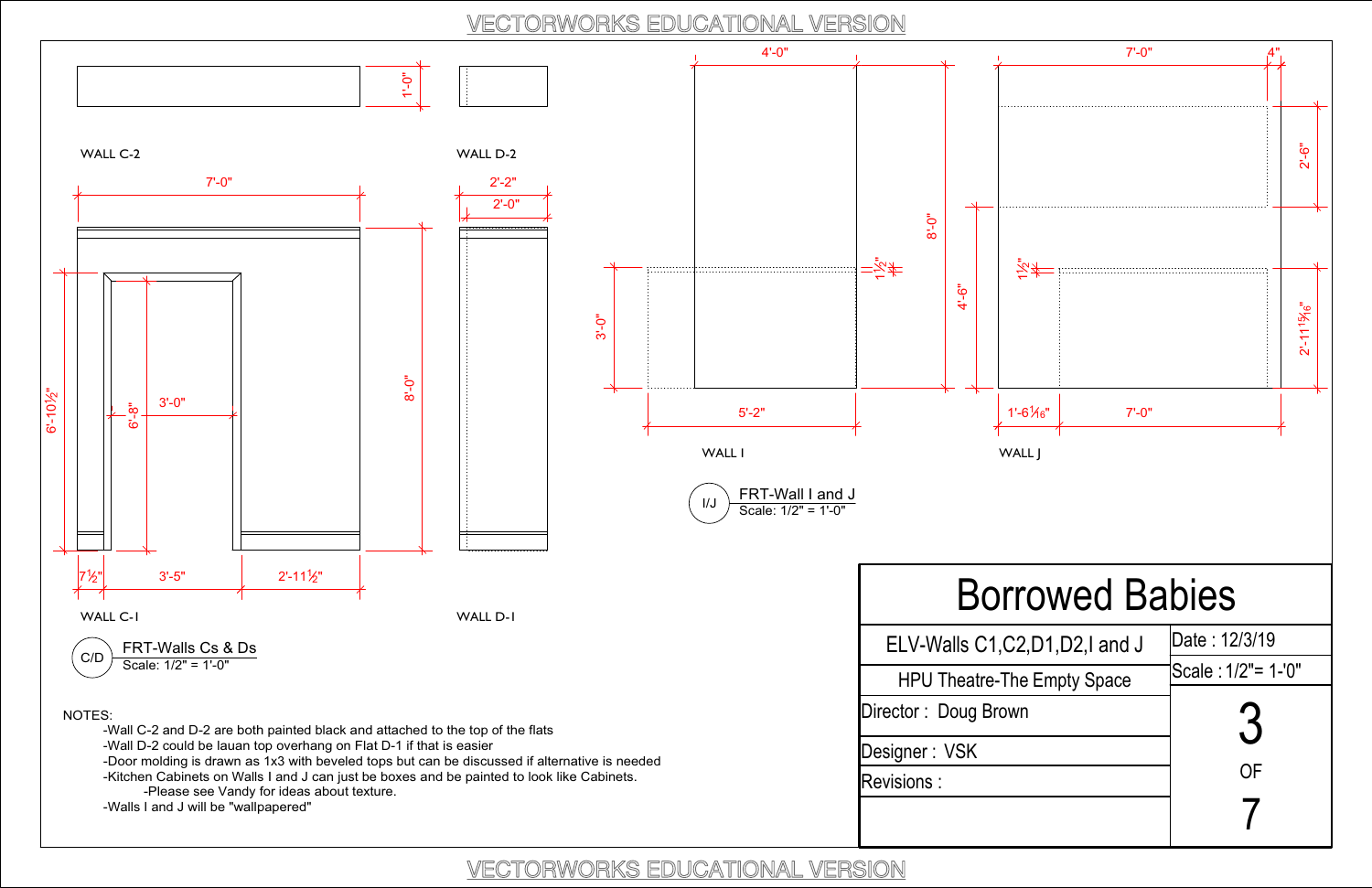-Please discuss Railing with Set Designer

-First 14'-0" of Wall E-1 is lauan covered, last 4' is covered in brick

-No molding around door and no baseboard or crown on Brick portion

-Wall E-2 extends past E-1 to mask the rest of stage left. -Wall E-2 is painted black



-Please note that the stairs are 2 11/16" from the stage right side of the opening to accommodate the railing -Railing size and actual positions of stairs can be

discussed with set designer

### Borrowed Babies

| lls E-1, E-2   | Date: 12/3/19      |
|----------------|--------------------|
| he Empty Space | Scale: 1/2"= 1-'0" |
| wn             | <u>Д</u>           |
|                | ΟF                 |
|                |                    |

### VECTORWORKS EDUCATIONAL VERSION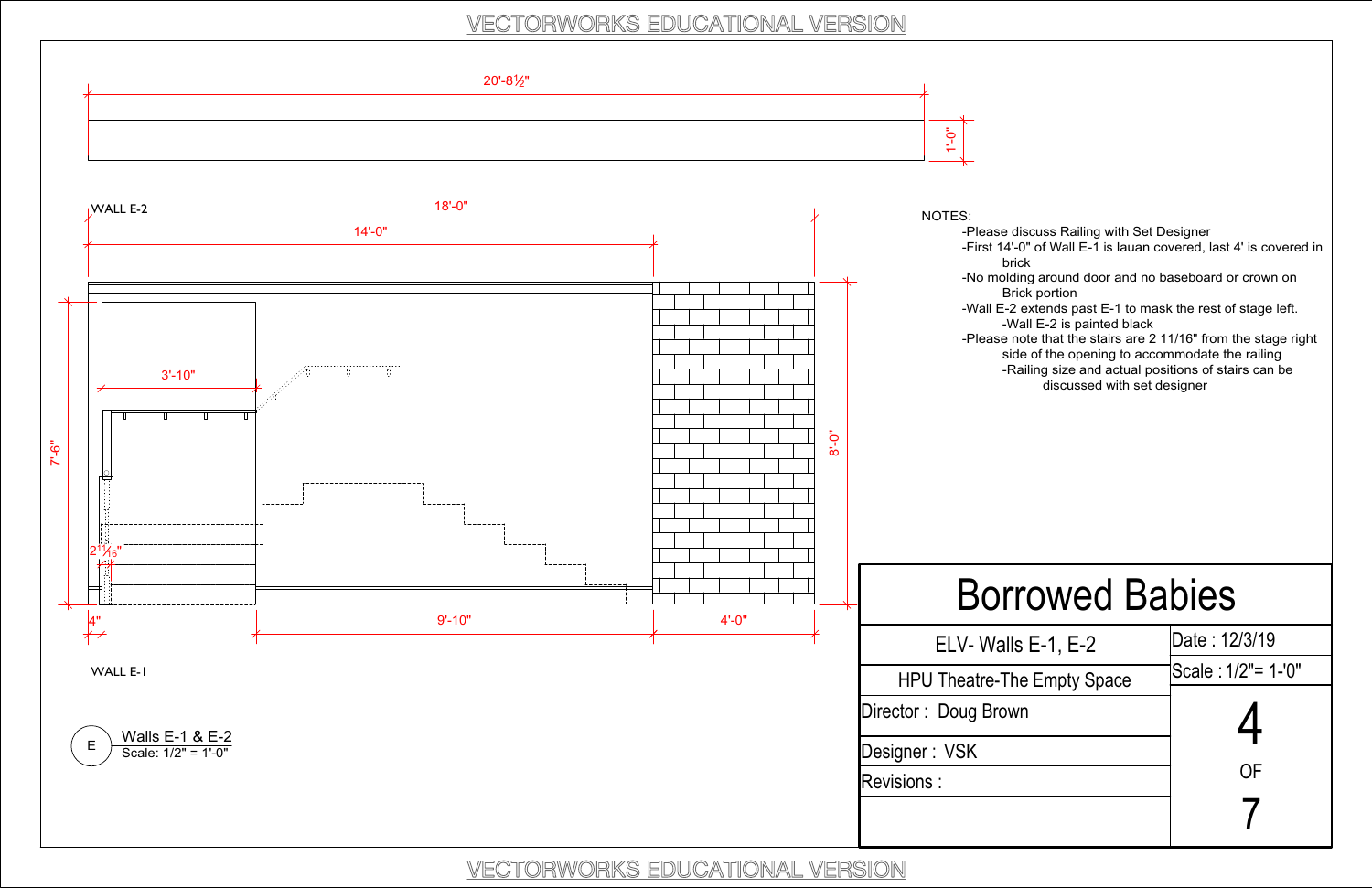NOTES:

-Wall K and Wall L do not need Baseboard -Wall K and first 8'-0" of wall L are covered in Paneling -Wall L's last 5'-0" will be black and can be covered in anything and can be separate flat



# Borrowed Babies

| II K&L                 | Date: 12/3/19      |
|------------------------|--------------------|
| <b>The Empty Space</b> | Scale: 1/2"= 1-'0" |
| wn                     | 5                  |
|                        | ΟF                 |
|                        |                    |

### VECTORWORKS EDUCATIONAL VERSION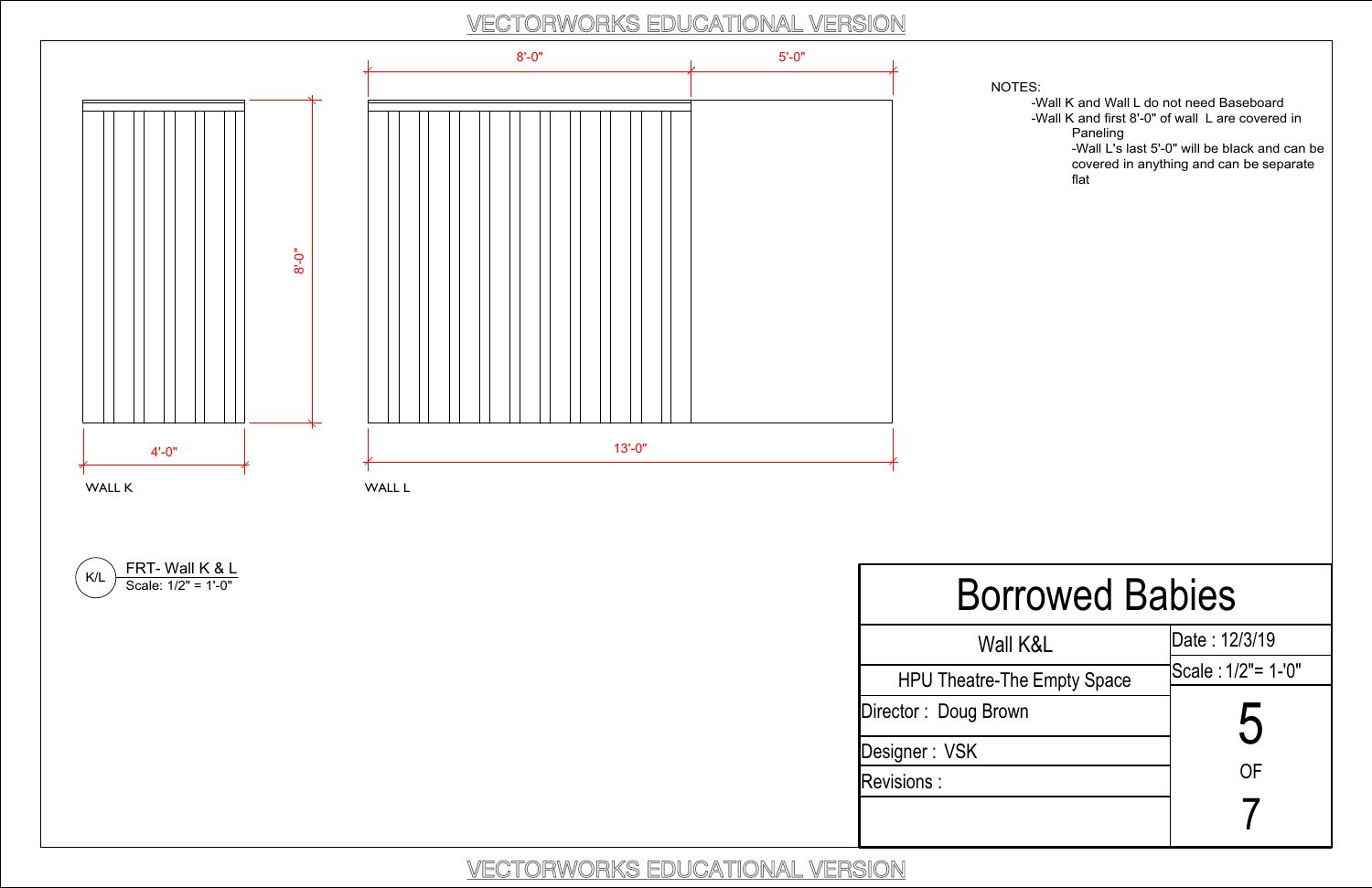VECTORWORKS EDUCATIONAL VERSION